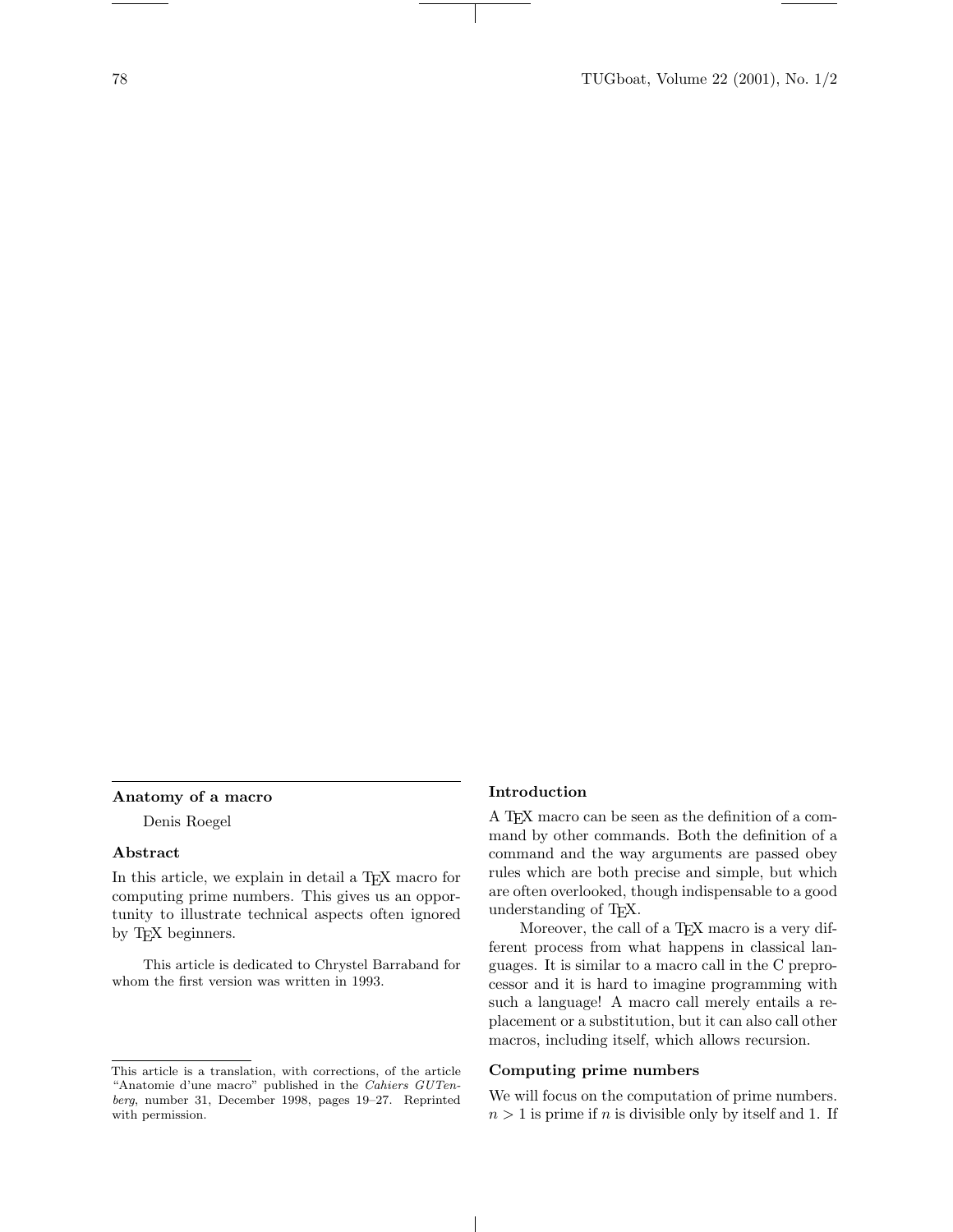*n* is odd, it is sufficient to divide *n* by 3, 5, 7, ...,  $p \leq$  $\lfloor \sqrt{n} \rfloor$ . For, if *n* can be divided by  $p > \lfloor \sqrt{n} \rfloor$ , then *n* can also be divided by  $q < |\sqrt{n}|$ . The divisors p will be tried until  $p^2 > n$ .

## Macros

The following example, from The T<sub>E</sub>Xbook (Knuth, 1984), is of an advanced level but will allow us to go straight to the heart of the matter. The macro \primes makes it possible to determine the first n prime numbers, starting with 2. For instance, \primes{30} returns the first 30 prime numbers. Here are all the definitions.<sup>1</sup> We will then analyze them in detail:

```
\newif\ifprime \newif\ifunknown
\newcount\n \newcount\p
\newcount\d \newcount\a
\def\primes#1{2,~3% assume that #1>2
 \n=#1 \advance\n by-2 % n more to go
 \p=5 % odd primes starting with p
 \loop\ifnum\n>0 \printifprime
       \advance\p by2 \repeat}
\def\printp{, % invoked if p is prime
 \inftyn=1 and~\fi
 \number\p \advance\n by -1 }
\def\printifprime{\testprimality
                  \ifprime\printp\fi}
\def\testprimality{{\d=3 \global\primetrue
 \loop\trialdivision
    \ifunknown\advance\d by2 \repeat}}
\def\trialdivision{\a=\p \divide\a by\d
 \ifnum\a>\d \unknowntrue
 \else\unknownfalse\fi
 \multiply\a by\d
 \ifnum\a=\p \global\primefalse
              \unknownfalse\fi}
```
### Declarations

First, we declare two booleans, or more precisely two tests.

# \newif\ifprime

\ifprime is equivalent to \iftrue if "prime" is true. This boolean will make it possible to see if a number must be printed; thus, in \printifprime, the expression \ifprime\printp\fi means that if \ifprime is evaluated to \iftrue, then \printp (that is, the macro that will print the number of interest to us, namely  $\langle p \rangle$  will be executed, otherwise nothing will happen.

# \newif\ifunknown

"unknown" will be true if we are not yet sure whether  $\pi$  is composed or not. Neither is known. Initially, "unknown" is thus true and the \ifunknown test succeeds. If "unknown" is false, we have knowledge about  $\pi$ 's primality, that is, we know if  $\pi$  is prime or not.

Next the code defines a few integer variables useful in what follows:

• \newcount\n

\n is the number of prime numbers that remain to be printed.

• \newcount\p

\p is the current number for which primality is tested.

• \newcount\d

\d is a variable containing the sequence of trials of divisors of \p.

• \newcount\a \a is an auxiliary variable.

### Main macro

The main macro is \primes. It takes an argument. When the macro is defined, this argument has the name #1. If there were a second argument, it would be  $\#2$ , etc. (It is not possible to have —directly more than nine arguments; indirectly however, one can have as many arguments as one wants, including a variable number, which could for instance be a function of one of the arguments.)

```
\def\primes#1{2,~3%
  \n=#1 \advance\n by-2 %
  \pmb{\wedge} p=5 %
  \loop\ifnum\n>0 \printifprime
      \advance\p by2 \repeat}
```
When the **\primes** macro is called, for instance with 30, \primes{30} is replaced by the body of \primes (that is, the group between braces which follows the list of \primes' formal arguments), in which #1 is replaced by the two characters 3 and 0. \primes{30} hence becomes (we have removed spaces at the beginning of the lines, because they are ignored by T<sub>F</sub>X):

```
2,73%\n=30 \advance\n by-2 %
\p=5 %
\loop\ifnum\n>0 \printifprime
    \advance\p by2 \repeat
```
What happens now? We print " $2, 3$ ", that is, 2 followed by a comma, followed by an unbreakable space (i.e., the line will in no case be split after the comma); then 30 is assigned to  $\n\times$  Immediately, 2 is

 $<sup>1</sup>$  The code was slightly reformatted to fit in the columns.</sup>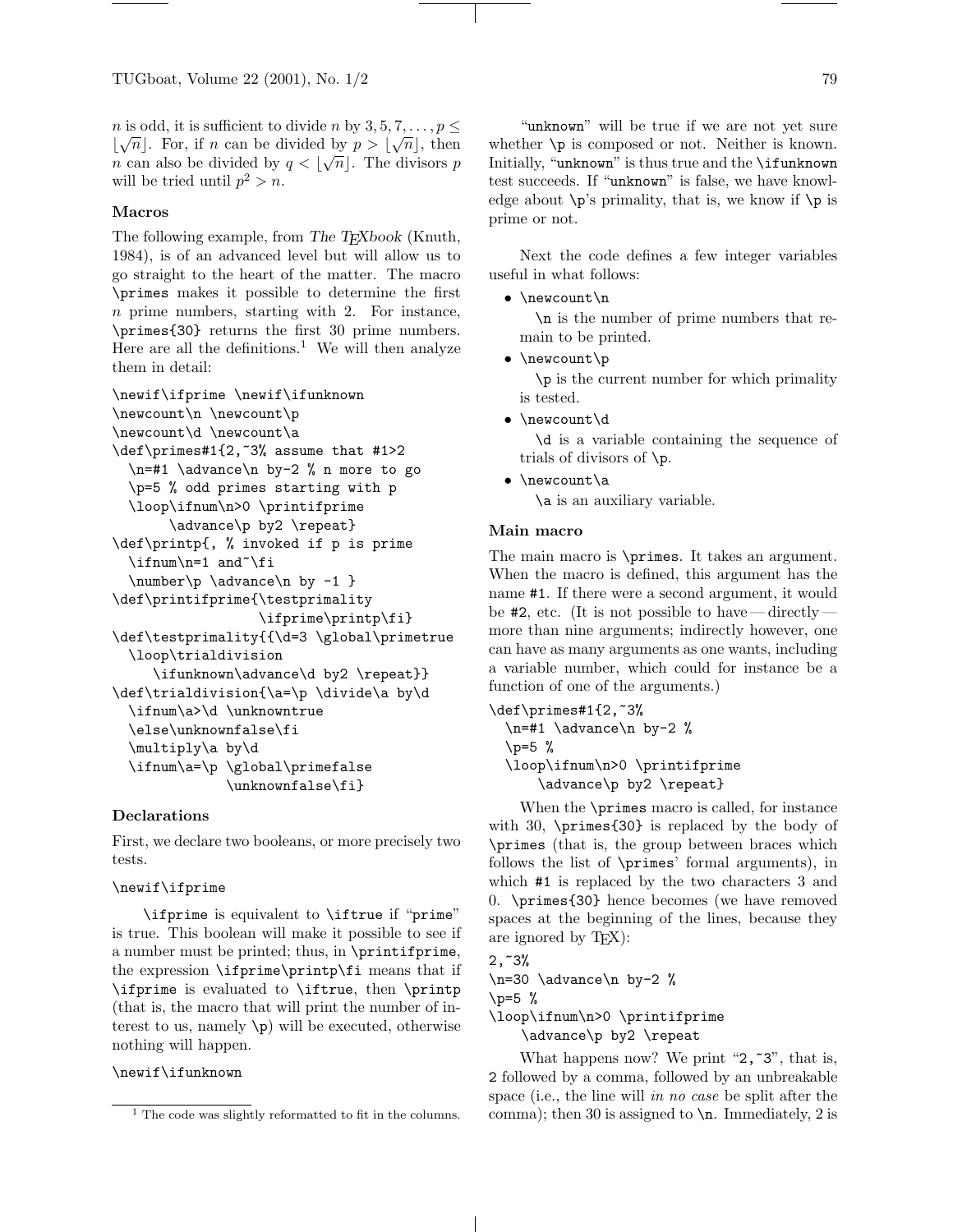subtracted from  $n$ , and  $n$  then contains the number of primes that remain to be printed. To keep it simple, we have assumed that at least the three first primes must be displayed. Therefore, we are sure that  $\nabla$  is at least equal to 1. This is also why it was possible to put a comma between 2 and 3, because we know that 3 is not the last number to be printed. We want the last number printed to be preceded by "and". Hence, when we ask \primes{3}, we want to obtain "2, 3, and 5". It should also be noticed that the "%" after "3" is essential to prevent insertion of a spurious space. "3" will be followed by a comma when \printp is called. The "%" after the second and third lines are not really needed since TEX gobbles all spaces after explicit numbers; these "%" signs appear only as remnants of comments.

We said that  $\pi$  is the current number whose primality must be tested. We must therefore initialize  $\pi$  to 5, since it is the first odd number after 3 (which we don't bother to check if it is prime or not).

The body of \primes{30} ends with a loop:

# \loop\ifnum\n>0 \printifprime \advance\p by2 \repeat

It is a \loop/\repeat loop. In general, these loops have the form

### \loop A text \if... B text \repeat

This loop executes as follows: it starts with \loop, the A text is executed, then the \if... test. If this test succeeds, the B text is executed, then \repeat makes us return to \loop. If the test fails, the loop is over.

Hence, in the case of \primes{30}, it amounts to execute

### \printifprime\advance\p by2

as long as  $\n\times$  is strictly positive, that is, as long as prime numbers remain to be printed. In order for this to produce the expected result, it is of course necessary to decrement the value of  $\n\lambda$ n. This is done every time a number is printed with the call to \printifprime.

As a consequence, if at least one number remains to be printed, \printifprime will be called and will print  $\pi$  is prime. Whatever the result, we pass then to the next odd number with \advance\p by2.

# Printing

The prime numbers are printed with \printp:

```
\def\printp{, %
    \ifnum\n=1 and~\fi
    \number\p \advance\n by -1 }
```
This macro is called only when  $\pi$  is prime (see its call in \printifprime). In any case, this macro has no arguments and gets expanded into

, %

\ifnum\n=1 and~\fi

\number\p \advance\n by -1

that is a comma and a space, followed by "and " if \n equals 1 (in the case where the number to be printed is the last one), followed by  $\pi$  (the \number function is analogous to \the and converts a variable into a sequence of printable characters); finally,  $\n\lambda$ is decremented by 1, as announced, and this allows a normal unfolding of the \loop...\repeat loop in the \primes macro.

The macro \printifprime is called by \primes. It calls the function computing the primality of  $\pi$ and this determines if \p must be printed or not.

# \def\printifprime{\testprimality \ifprime\printp\fi}

As one can guess, the \testprimality macro sets the "prime" boolean to "true" or "false," or if one prefers, it makes the \ifprime test succeed or fail.

## Primality test

The macro testing \p's primality uses the classical algorithm where divisions are tried by numbers smaller than  $\pi$ 's square root.

# \def\testprimality{{\d=3 \global\primetrue \loop\trialdivision

\ifunknown\advance\d by2 \repeat}}

This macro is more complex because it involves an additional "group," shown here by the braces. Therefore, when \testprimality is expanded, we are left with

{\d=3 \global\primetrue

\loop\trialdivision

\ifunknown\advance\d by2 \repeat}

meaning that what happens between the braces will be — when not otherwise specified— local to that group. This was not the case in the expansions seen previously.

Let us first ignore the group. What are we doing? 3 is first assigned to \d where \d is the divisor being tested. We will test 3, 5, 7, etc., in succession, and this will go on as long as it is not known for certain whether  $\pi$  is prime or not. As soon as we know if \p is prime or composed, the "unknown" boolean will become false and the \ifunknown test will fail.

Now, let us look at this again: we start with  $\doteq$ 3; the default is to consider  $\pi$  prime, hence the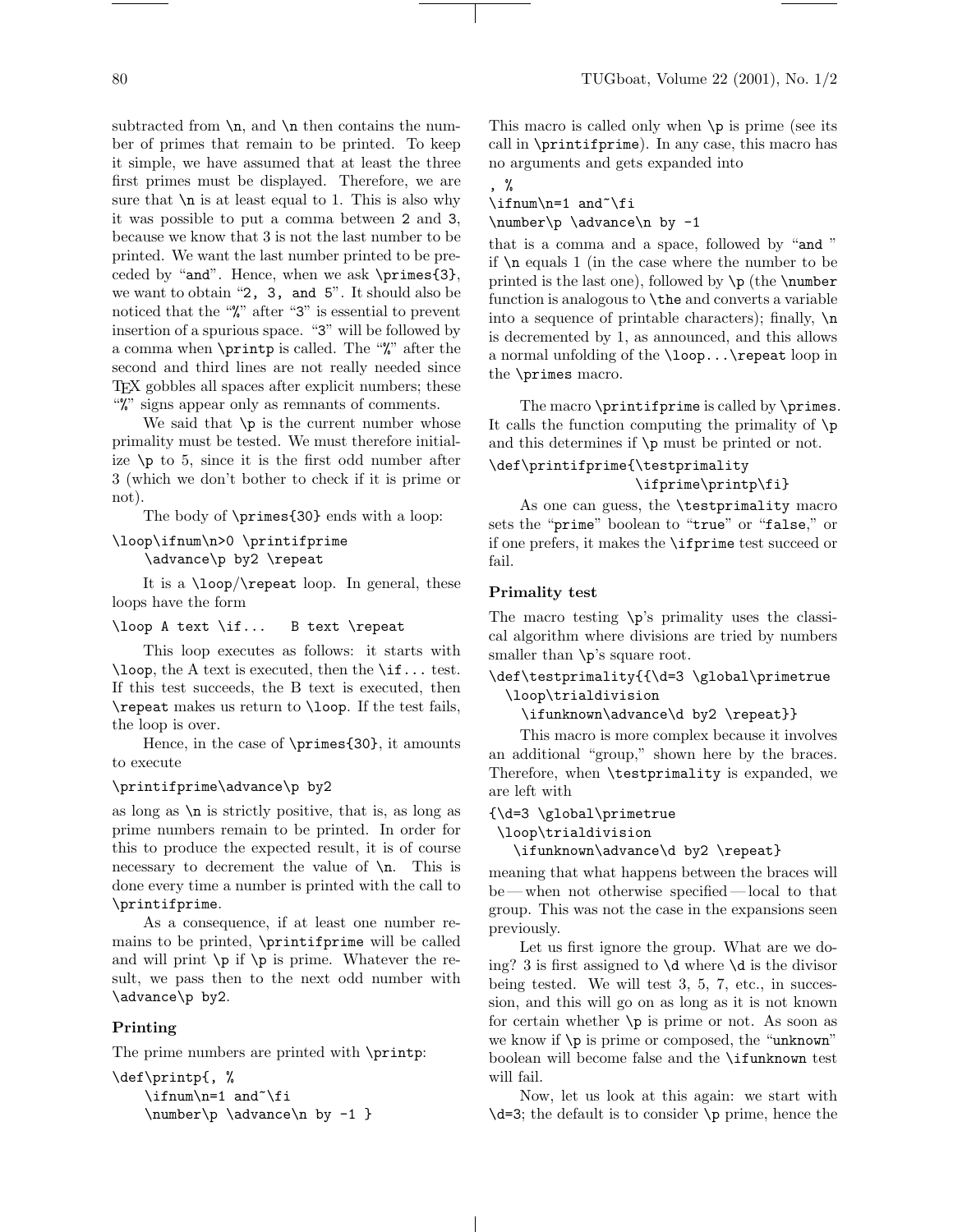"true" value is given to the "prime" boolean. This is normally done with

### \primetrue

but in our case, it would not be sufficient. Indeed, at the end of

```
{\d=3 \primetrue
```

```
\loop\trialdivision
```
\ifunknown\advance\d by2 \repeat}

all variables take again their former value, because the assignments are local to the group. But the "prime" boolean is used when the \ifprime... test is being done in \printifprime, which is called after \testprimality. The group must therefore be transcended and the assignment is coerced to be global. This is obtained with

## \global\primetrue

The remainder is then obvious: an attempt is made to divide  $\pi$  by  $\ddot{o}$ , and this is the purpose of \trialdivision. If nothing more has been discovered, that is, if "unknown" is still "true", the value of the trial divisor is set to the next value with \advance\d by2. Sooner or later this process stops, as shown by the \trialdivision definition.

The additional group in \testprimality can now be explained. If the group is not introduced, the expansion of \primes{30} leads to

```
...
```

```
\loop\ifnum\n>0 \printifprime
  \advance\p by2 \repeat
```
Plain TFX defines \loop as follows:

```
\def\loop#1\repeat{\def\body{#1}\iterate}
\def\iterate{\body\let\next\iterate
 \else\let\next\relax\fi \next}
```
Therefore, the initial text is expanded into

\def\body{\ifnum\n>0 \printifprime \advance\p by2 }\iterate

Hence, the \loop. . . \repeat construct becomes

```
\ifnum\n>0 \printifprime\advance\p by2
           \let\next\iterate
```
\else \let\next\relax\fi \next

If  $n > 0$ , this leads to

```
\printifprime ...
\let\next\iterate \next
```
and hence to

```
\testprimality ...
\let\next\iterate \next
```
and to

```
... \loop\trialdivision
    \ifunknown\advance\d by2 \repeat ...
\let\next\iterate \next
```
Now, \iterate will call \body, but the \body definition called will be the one defined by the second (inner) \loop, and chaos will follow! This explain why a group has been introduced. The group keeps the inner \body definition away from the outer \loop construct, hence each \iterate call produces the appropriate result.

## Division trials

The last macro is where the actual division of  $\pi$  by \d is made. An auxiliary variable \a is used.

```
\def\trialdivision{\a=\p \divide\a by\d
 \ifnum\a>\d \unknowntrue
  \else\unknownfalse\fi
  \multiply\a by\d
  \ifnum\a=\p \global\primefalse
              \unknownfalse\fi}
```
\p is copied into \a, then \a is divided by \d. This puts into  $\lambda$  a the *integer part* of  $\frac{\lambda p}{\lambda d}$ . Two cases must then be considered:

- 1. if  $\a > \d$ , that is, if  $\d$  is smaller than the square root of  $\mathcal{p}$ , we are still in unknown territory.  $\dagger$  may be a divisor of  $\pmb{\varphi}$ , or there might be another divisor of \p larger than \d and smaller than the square root of  $\pi$  root. The "unknown" boolean is therefore set to "true" with \unknowntrue.
- 2. if  $\alpha \leq \alpha$ , we assume that we know, or at least, that we will know momentarily. We write therefore \unknownfalse.

In order to be sure, we must check if there is a remainder to  $\pi$ 's division by  $\ddot{o}$ , or rather to  $\ddot{o}$ 's division by  $\dagger$ .  $\a$  is therefore multiplied by  $\dagger$ .

# \multiply\a by\d \ifnum\a=\p \global\primefalse \unknownfalse\fi

If  $\pi$  is found again, it means that  $\d$  is one of  $\pmb{\rho}$ 's divisors. In that case,  $\pmb{\rho}$  is of course not prime and the "prime" boolean is set to false with \primefalse. Since \trialdivision is actually located in the group surrounding the body of the \testprimality macro, and since the "prime" is needed outside \testprimality, the group must once again be transcended and the "prime" assignment must be forced to be global. Hence:

### \global\primefalse

Finally, in the case where  $\ddot{o}$  divides  $\ddot{o}$ , we set \unknownfalse, which has as sole effect of causing the loop to end:

```
\loop\trialdivision
```
\ifunknown\advance\d by2 \repeat